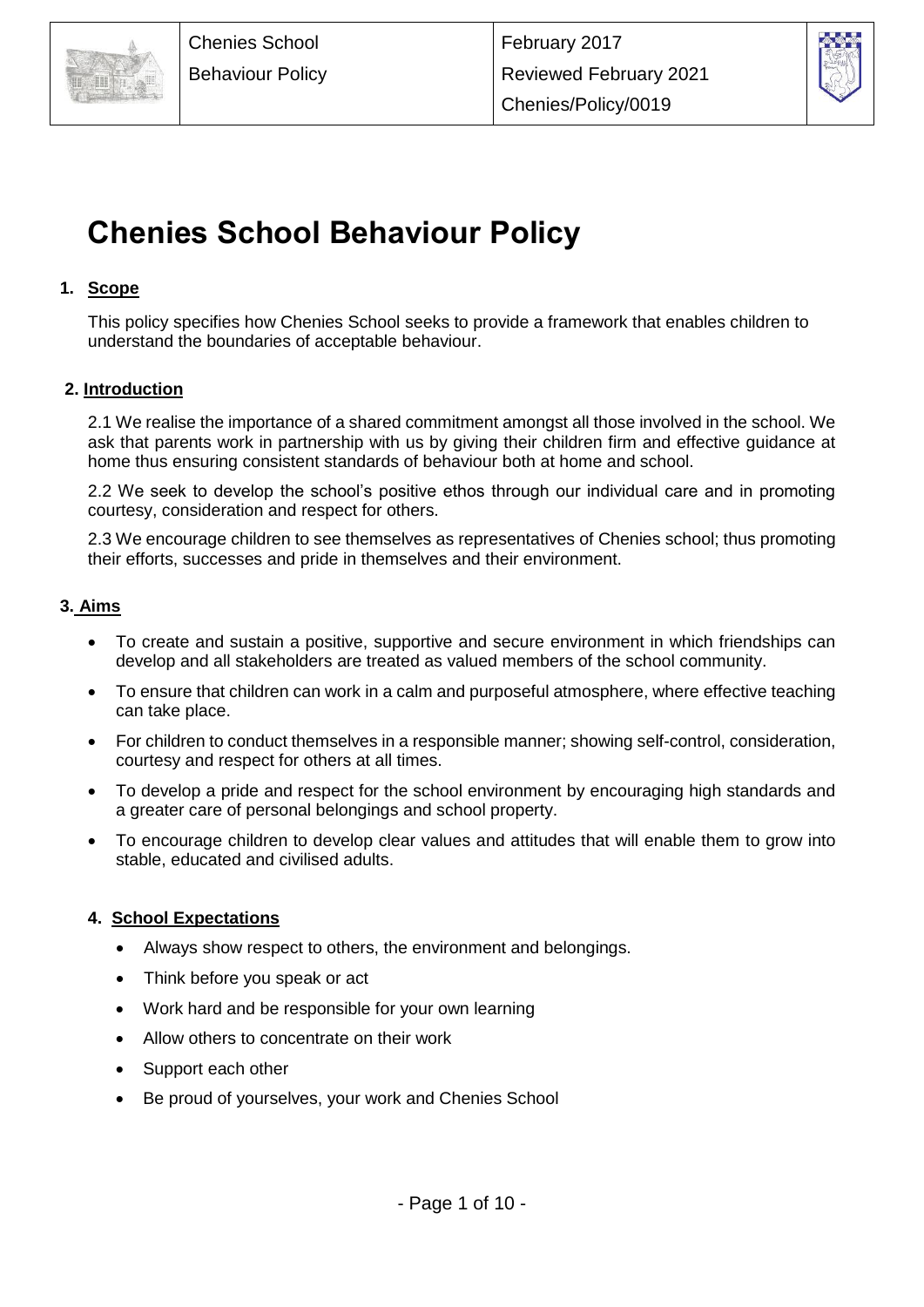

These expectations are interwoven into daily life at Chenies. It is expected that all classes will have the expectations displayed in the classroom. P.S.H.E. lessons and some assemblies will be used to focus upon and review them in terms of how well the class have been able to follow them. These expectations will also form the basis of rewarding good behaviour and discussions surrounding the consequences for inappropriate behaviour.

# **5. Rights and Responsibilities**

- Everyone has a responsibility to respect other people and their property.
- Everyone has a responsibility to respect the rights of others.
- Everyone has a responsibility to give of their best at all times.
- Everyone has the right to be treated fairly, with respect and consideration.
- Everyone has the right to feel safe at all times.
- Everyone has the right to be able to work without interruption.
- Everyone has the right to express themselves sensibly without fear of criticism or ridicule.

Everyone has the right to help and support when needed.

### **6. Incentives and rewards for reinforcing good behaviour**

It is vital that children are praised whenever possible - this enforces the sort of behaviours we expect. We believe in consistent systems, in taking responsibility for our actions – in choice and consequence. We believe that the most effective system is 'public praise and private criticism'. We expect that all staff will support the rules and ensure consistent application and expectations across the school day. The rewards system must be regularly monitored for consistency, fair application and effectiveness.

Each child has their own individual star chart which is coloured according to their house colour. Stars can be given by any staff member. Children can be rewarded with stars for good behaviour as well as for their learning achievements e.g. for showing effort or resilience in a task.

Stars can be exchanged for prizes. There are different prizes for 25,50,75 and 100 stars. Children can choose when they want to exchange their stars which supports our PSHE curriculum and encourages them to think about the economic consequences of spending and saving.

### **7. Celebration Assembly**

To reinforce good behaviour and positive attitudes towards learning class teachers will nominate one child from each year group to receive a star of the week certificate, on a Friday. This will usually be presented in a celebration assembly and their name added to our star of the week display. During this assembly children are also encouraged to share and celebrate their achievements outside of school. To promote working together through our House system, House Captains total up the star points awarded to the members of their house during the week and announce the scores in assembly and on the display boards.

# **8. Sanctions for unacceptable behaviour at Chenies**

Sanctions for unacceptable/poor behaviour should be known and understood by all staff, other adults with authority for behaviour, pupils and parents/carers including extended provision. It is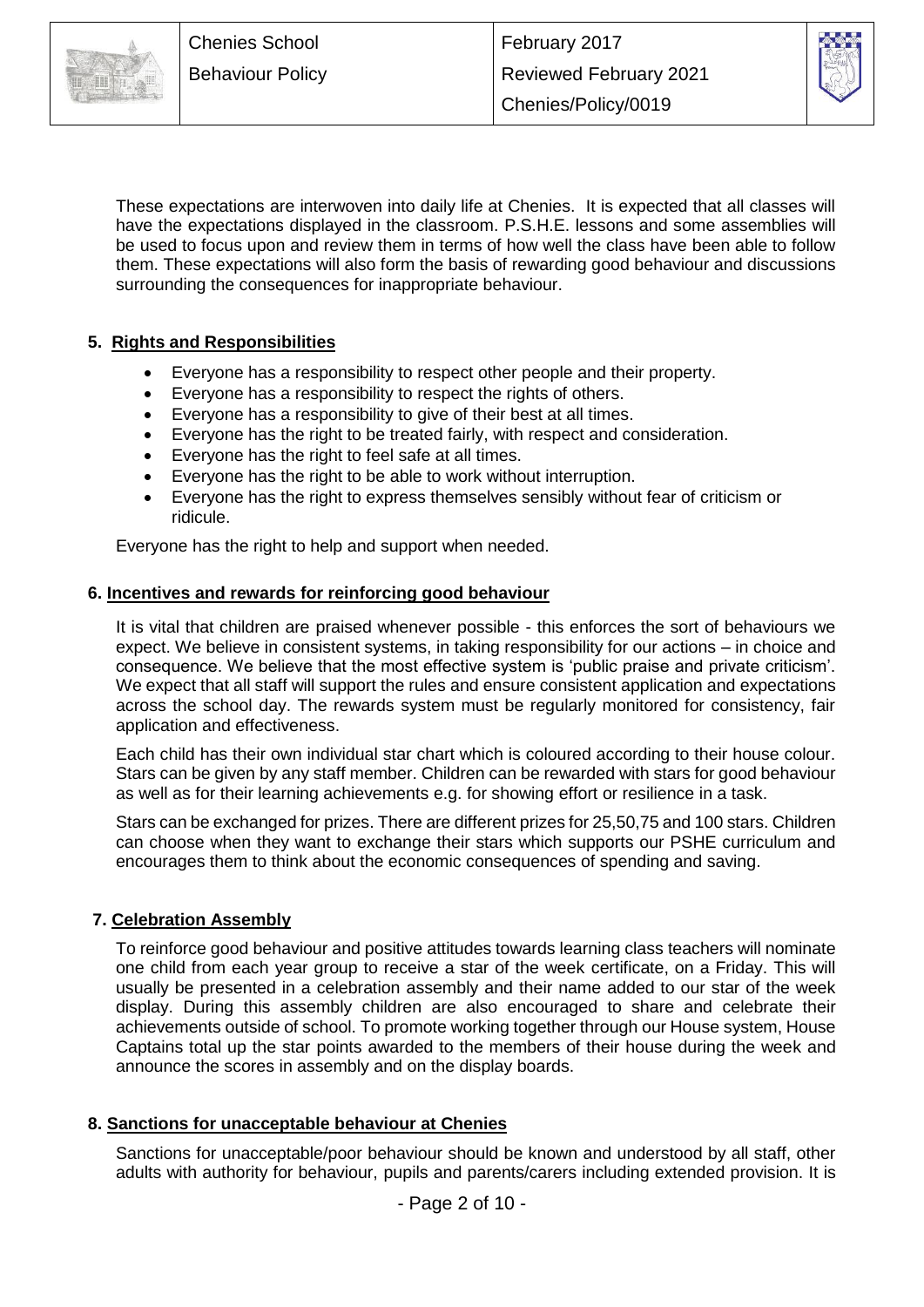



important that sanctions are monitored for their proper use, consistency and effective impact.

Everybody at Chenies has the right to succeed at school and enjoy playtimes. This means that everybody has the responsibility of ensuring their behaviour complies with school expectations. If individuals behave in an inappropriate way, then they will face a consequence for their actions. The procedure is outlined in **Appendix A**

At Chenies we believe in fresh starts, any child that is moved to Level 1 or above on the morning session is given a fresh start in the afternoon.

Levels are recorded by the headteacher, as they occur. This data is then monitored by SLT and further support planned as required.

#### **9.Adapting different behaviour strategies**

We recognise that for some children the above system may not always be effective and therefore we may use our professional judgement to assess the need for a bespoke structure to be put in place to support acceptable behaviour. A bespoke structure would be put in place to suit the child's and/or their class's needs. A behaviour management plan would be agreed with the child's parents. Children may be given a report card or traffic light card to demonstrate their feelings for example, and they may be given a different rewards and sanctions system more suitable to their needs. Different whole class strategies are sometimes adopted depending on the needs of the children.

### **10.Bullying**

We do everything in our power to ensure that every child feels safe at school at all times. The school does not tolerate bullying of any kind. Please see our Anti-Bullying policy for further information.

### **11.Use of Force**

11.1 All members of staff are aware of the non-statutory guidance issued by the DFE in 2013 in relation to the use of reasonable force in schools .

<https://www.gov.uk/government/publications/use-of-reasonable-force-in-schools>

Staff only intervene physically to restrain children to prevent injury to a child, or if a child is in danger of hurting him/herself. The actions that we take are in line with government guidelines on the restraint of children. The Head teacher and Governors have a responsibility to maintain the safety of pupils and staff. There is a responsibility to prevent serious breaches of school discipline and to prevent serious damage to property.

11.2 As all members of school staff are authorised by law to use force the school does not have a no-contact policy. We are, however, committed to the principle that force and restraint should only be used in a reasonable way and when all other means of resolving issues are deemed to be inappropriate.

We recognise that force in schools is generally used for two different purposes:

To control: control can mean either passive physical contact (e.g. standing between pupils or blocking a pupil's path) or active physical contact (e.g. leading a pupil by the hand or arm, or ushering a pupil away by placing a hand in the centre of the back)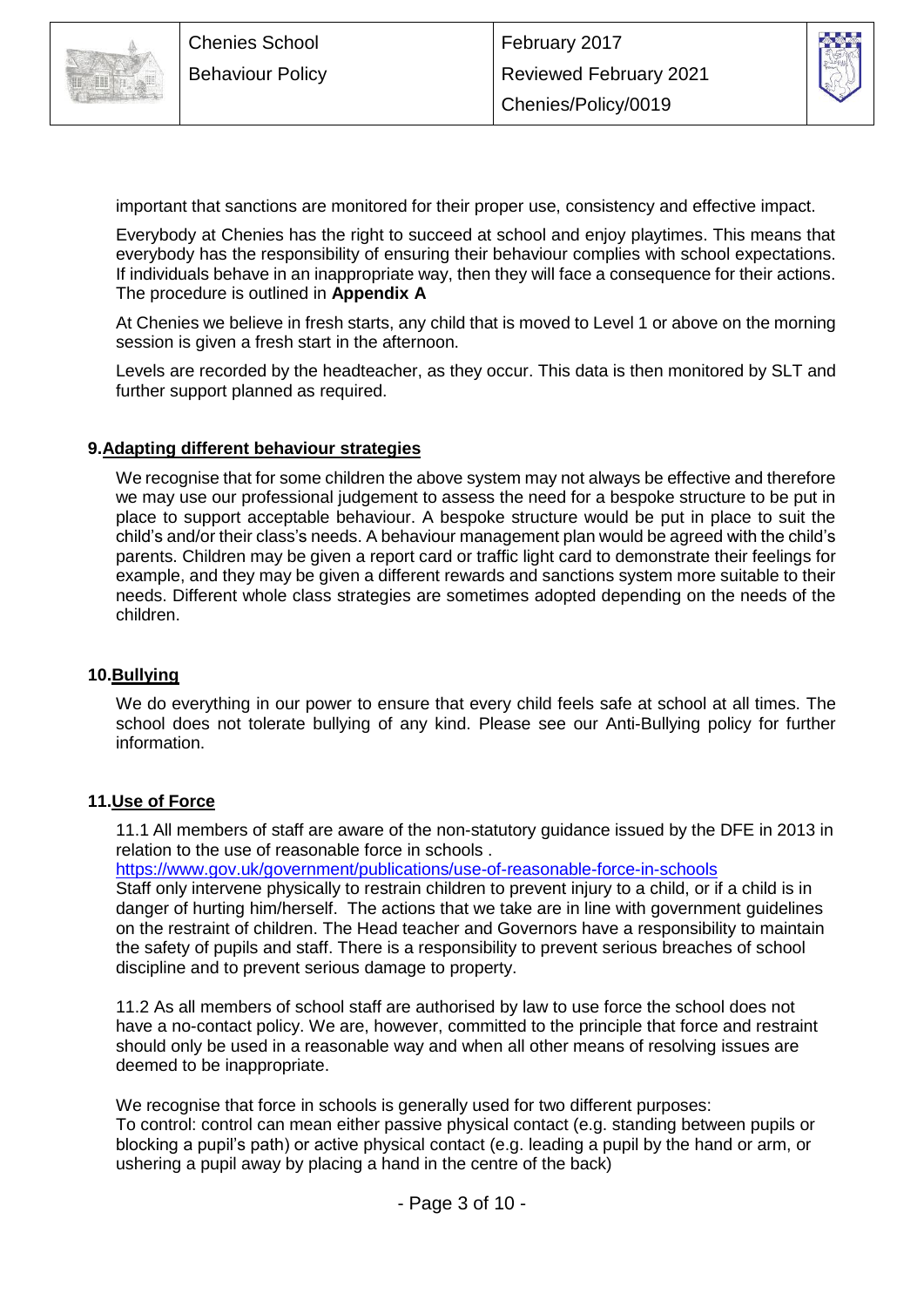



To Restrain: When members of staff use "restraint" they physically prevent a pupil from continuing what they were doing after they have been told to stop. The use of restraint techniques is usually used in more extreme circumstances, such as if two pupils are involved in a fight and physical intervention is needed to separate them.

11.3 At Chenies School we aim to create a calm and orderly environment that minimises the risk of incidents arising that might require the use of force. This is done in a number of ways:

- Using resources including those in the PSHE curriculum and Mind-Up programme to teach pupils how to manage conflicts and strong feelings.
- Ensuring staff are aware of de-escalation techniques to manage conflict if it does arise
- Only using force when the risks involved in not doing so would be greater than the risks involved by using it.
- Where appropriate, having up to date and regularly reviewed risk assessments and positive handling plans for individual pupils

Please see **Appendix B** for procedures and examples as to when restraining pupils is appropriate.

# **12. Conclusion**

A behaviour policy such as this one will only work with the full support and involvement of every member of staff – there has to be a whole school approach with all agreed strategies and responses put into practice by all. Any behaviour problems in Chenies School are the shared responsibility of every member of staff – they are never one staff member's problem. Every member of staff has a duty to adhere to this policy and do everything they can to promote and maintain it.

# **13. Approved**

| Headteacher                  |                                      |
|------------------------------|--------------------------------------|
|                              | _Signature: ________________________ |
|                              |                                      |
| Date: ______________________ |                                      |
|                              |                                      |
| Governing Body               |                                      |
|                              |                                      |
|                              |                                      |
| Signature:                   | Date: ________________________       |
|                              |                                      |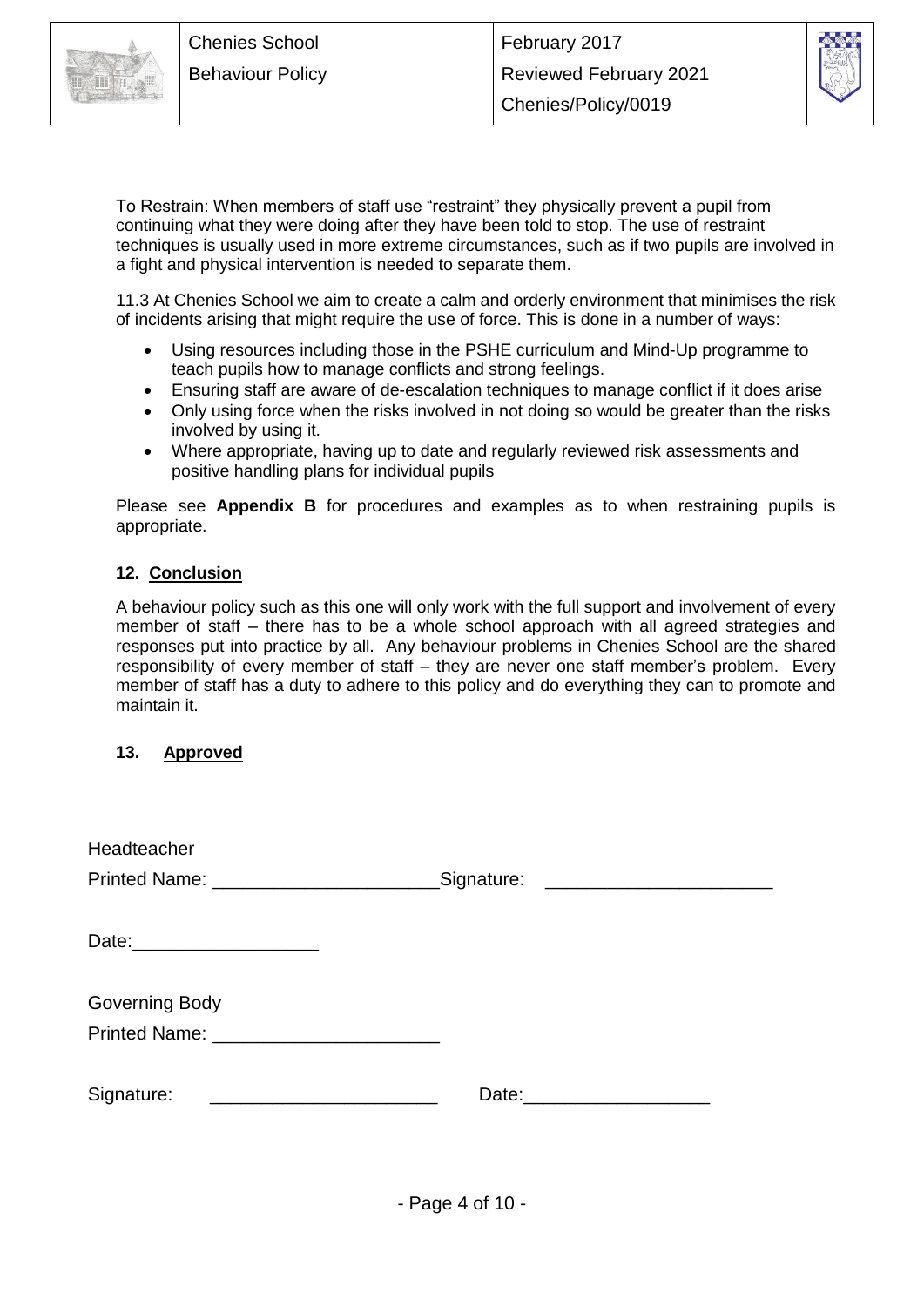



# **Appendix A- Sanctions for unacceptable behaviour at Chenies**

# **Level 1-5 Behaviour Initial guidance**

|                                                | Example of Behaviour                                                                                                                                                                                           | Possible Responses                                                                                                                                                                                                                                  | Consequences                                                                                                                                                                                                                                                                                                                                                               |
|------------------------------------------------|----------------------------------------------------------------------------------------------------------------------------------------------------------------------------------------------------------------|-----------------------------------------------------------------------------------------------------------------------------------------------------------------------------------------------------------------------------------------------------|----------------------------------------------------------------------------------------------------------------------------------------------------------------------------------------------------------------------------------------------------------------------------------------------------------------------------------------------------------------------------|
| Warning                                        | Behaviours listed in level 1                                                                                                                                                                                   | Eye contact<br>$\bullet$<br>Verbal warning<br>$\bullet$<br>Suggestion of appropriate<br>behaviour choices                                                                                                                                           | A clear non-verbal or verbal warning<br>will be given. If the child persists with<br>the behaviour they will move to Level 1                                                                                                                                                                                                                                               |
| Stage<br>$\overline{\phantom{0}}$<br>Level One | Wandering about<br>$\bullet$<br>Calling out<br>$\bullet$<br>Interrupting other children<br>$\bullet$<br>Talking at inappropriate times<br>$\bullet$<br>Littering<br>Repeat of behaviour following<br>a warning | Pupils will be told the<br>$\bullet$<br>reason why they have been<br>given a level 1.<br>A reminder may be given<br>$\bullet$<br>about what the appropriate<br>behaviour is.<br>Staff will discuss<br>$\bullet$<br>appropriate behaviour<br>choices | Managed by staff member and teacher<br>informed<br>Children in Reception and KS1 will be<br>given time to reflect on their behaviour<br>immediately and complete a reflection<br>sheet.<br>Children in KS2 will reflect on their<br>behaviour with the headteacher, usually<br>at lunchtime and complete a reflection<br>sheet.<br>$KS1 = 5$ minutes<br>$KS2 = 10$ minutes |

|                              | Example of Behaviour                                                                                                                                                                                                                                                                                          | Possible Responses                                                                                                                                                                                                                           | Consequences                                                                                                                                                                                                                                                                                                                                                                |
|------------------------------|---------------------------------------------------------------------------------------------------------------------------------------------------------------------------------------------------------------------------------------------------------------------------------------------------------------|----------------------------------------------------------------------------------------------------------------------------------------------------------------------------------------------------------------------------------------------|-----------------------------------------------------------------------------------------------------------------------------------------------------------------------------------------------------------------------------------------------------------------------------------------------------------------------------------------------------------------------------|
| Stage<br>$\sim$<br>Level Twc | Lying<br>Unauthorised use of school<br>property<br>Refusal to follow instructions<br>Answering back<br>Name calling/teasing<br>Spitting<br>Deliberate pushing/shoving<br>Deliberate unkindness<br>Hurting someone through play<br>$\bullet$<br>fighting<br>Continuing with Level 1<br>$\bullet$<br>behaviours | Pupils will be told the<br>$\bullet$<br>reason why they have been<br>given a level 2.<br>A reminder may be given<br>$\bullet$<br>about what the appropriate<br>behaviour is.<br>Staff will discuss<br>٠<br>appropriate behaviour<br>choices. | Managed by staff member and teacher<br>informed<br>Children in Reception and KS1 will be<br>given time to reflect on their behaviour<br>immediately and complete a reflection<br>sheet.<br>Children in KS2 will reflect on their<br>behaviour with the headteacher, usually<br>at lunchtime and complete a reflection<br>sheet.<br>$KS1 = 10$ minutes<br>$KS2 = 20$ minutes |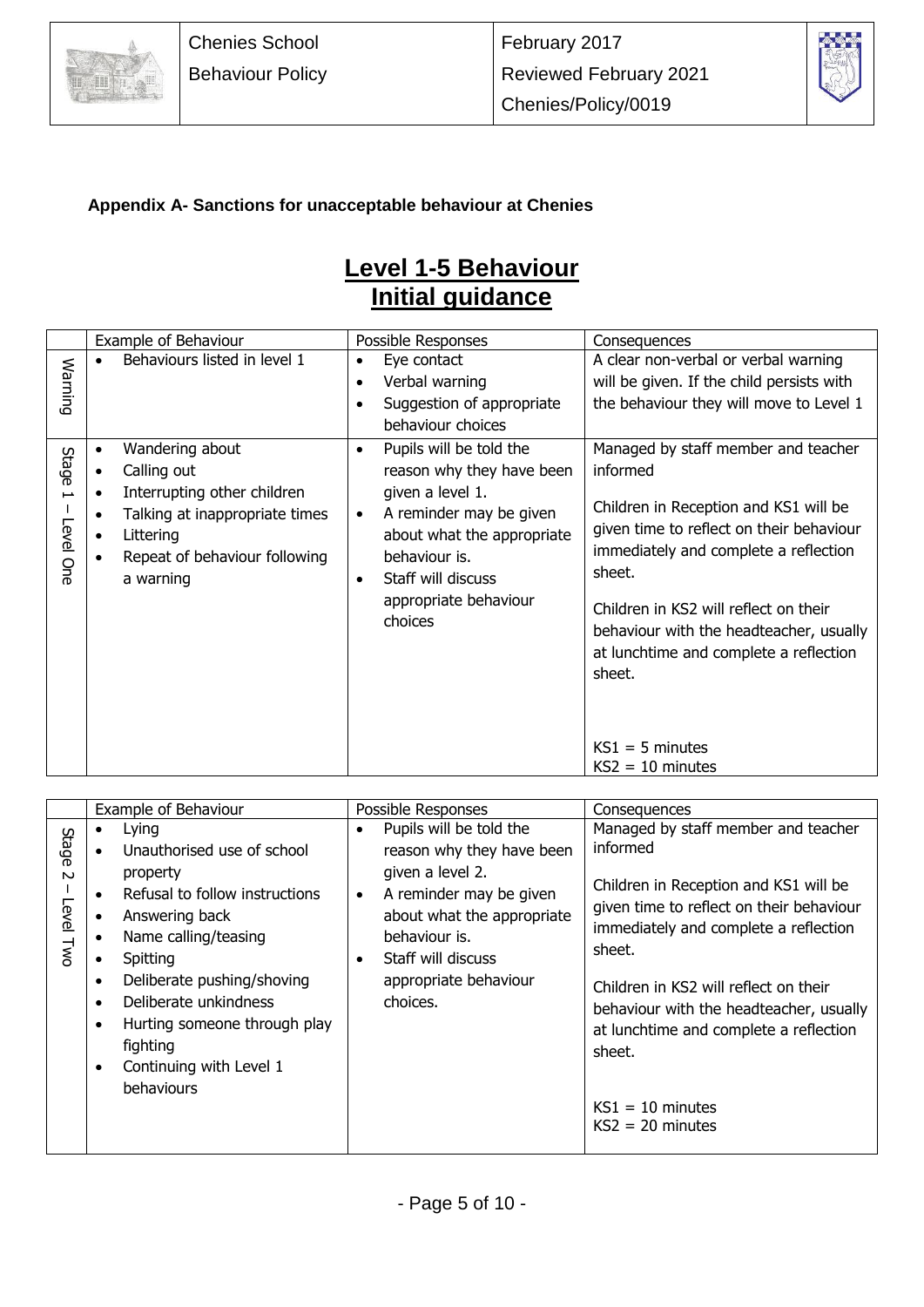



|                             | Example of Behaviour                                                                                              | Possible Responses                                                                                                                       | Consequences                                                                                                                                    |
|-----------------------------|-------------------------------------------------------------------------------------------------------------------|------------------------------------------------------------------------------------------------------------------------------------------|-------------------------------------------------------------------------------------------------------------------------------------------------|
| Stage<br>ω<br>Level<br>Thre | Throwing objects with intent to<br>hurt or disrupt someone<br>Swearing<br>Leaving the class without<br>permission | Immediate involvement of<br>$\bullet$<br>the headteacher or senior<br>leadership team<br>Possible involvement of<br>$\bullet$<br>parents | Managed by staff member and class<br>teacher informed<br>Parent will be notified by the class<br>teacher or member of senior leadership<br>team |
|                             | Throwing food<br>Continuing with Level 2<br>behaviours                                                            |                                                                                                                                          | Children in Reception and KS1 will be<br>given time to reflect on their behaviour<br>immediately and complete a reflection<br>sheet.            |
|                             |                                                                                                                   |                                                                                                                                          | Children in KS2 will reflect on their<br>behaviour with the headteacher, usually<br>at lunchtime and complete a reflection<br>sheet.            |
|                             |                                                                                                                   |                                                                                                                                          | $KS1 = 15$ minutes<br>$KS2 = 30$ minutes                                                                                                        |

|                          | Example of Behaviour                                                                                                                                                                                                                                                                                                                                                                                | Possible Responses                                                                                                        | Consequences                                                                                                                                                                                          |
|--------------------------|-----------------------------------------------------------------------------------------------------------------------------------------------------------------------------------------------------------------------------------------------------------------------------------------------------------------------------------------------------------------------------------------------------|---------------------------------------------------------------------------------------------------------------------------|-------------------------------------------------------------------------------------------------------------------------------------------------------------------------------------------------------|
| Stage<br>4<br>Level Four | Repeatedly leaving the<br>classroom without permission<br>Leaving school grounds (or<br>attempting to) without<br>permission<br>Throwing large or dangerous<br>objects<br>Fighting and intentional<br>$\bullet$<br>physical harm to other children<br>Verbal abuse of any member of<br>$\bullet$<br>staff<br>Vandalism<br>٠<br>Stealing<br>٠<br>Continuing with Level 3<br>$\epsilon$<br>behaviours | Immediate involvement of<br>$\bullet$<br>the headteacher<br>Parents may be called into<br>$\bullet$<br>school immediately | Managed by the headteacher<br>Parents will be contacted and asked<br>$\bullet$<br>to attend school and meet with the<br>headteacher as soon as possible<br>Possible fixed term exclusion<br>$\bullet$ |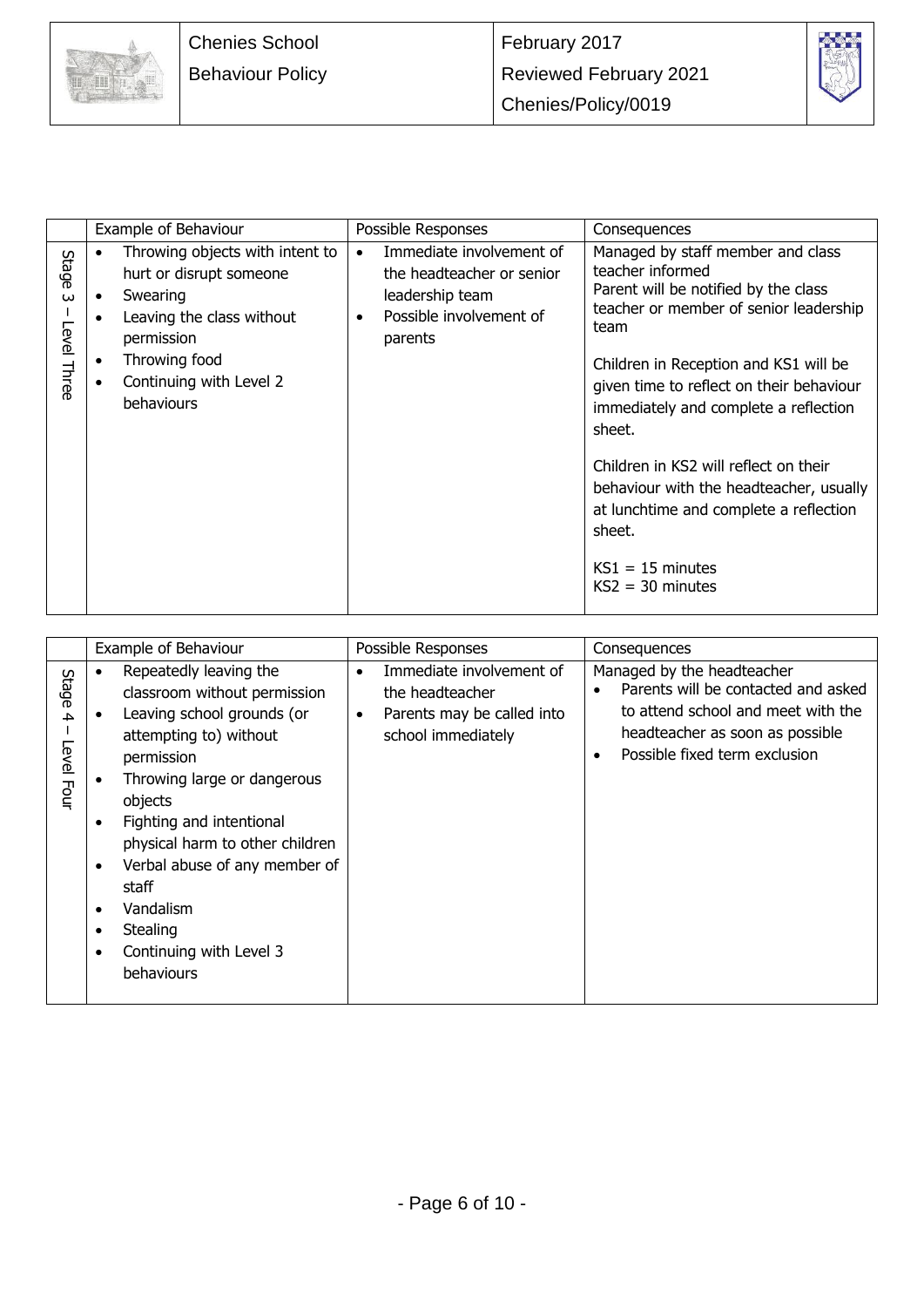



|                                 | Example of Behaviour                                                                                                                                                                        | Possible Responses                                                           | <b>Sanctions</b>                                                                                                                                                                                                                                                           |
|---------------------------------|---------------------------------------------------------------------------------------------------------------------------------------------------------------------------------------------|------------------------------------------------------------------------------|----------------------------------------------------------------------------------------------------------------------------------------------------------------------------------------------------------------------------------------------------------------------------|
| Stage<br><b>υπ</b><br>Exclusion | Extremely dangerous or violent<br>behaviour<br>Repeatedly leaving school<br>grounds without permission<br>Physical abuse of any member<br>of staff<br>Continuing with Level 4<br>behaviours | Immediate involvement of<br>$\bullet$<br>the headteacher<br>Parents informed | Managed by the headteacher<br>Parents will be contacted and asked<br>to attend school and meet with the<br>headteacher as soon as possible<br>Fixed term exclusion<br>$\bullet$<br>For repeated Stage5 behaviour,<br>$\bullet$<br>permanent exclusion may be<br>considered |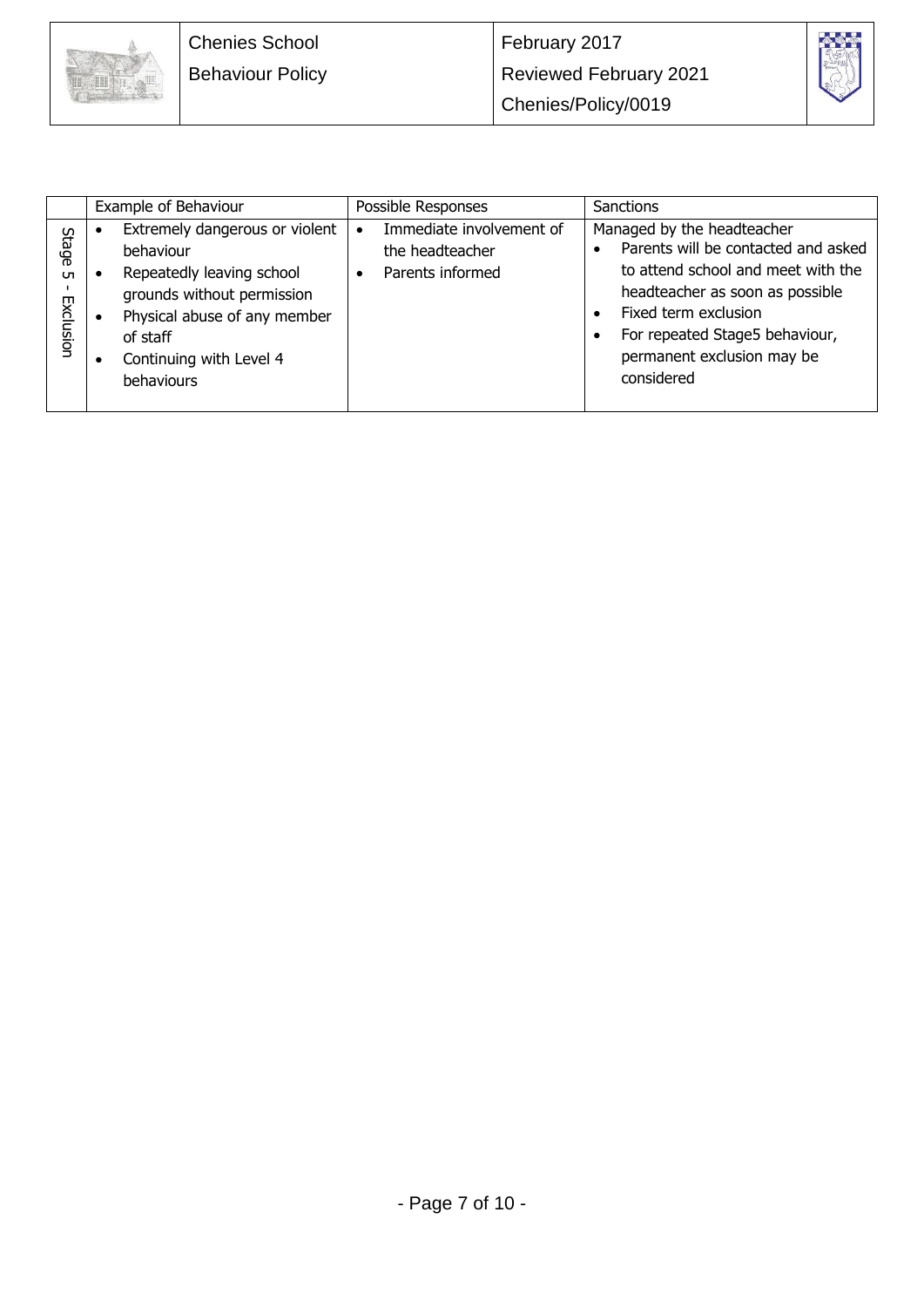



# **Appendix B**

### **The use of restraint on pupils**

### **Introduction**

This guidance is based on, and should be read in conjunction with, the recommendations in the DCSF Document The Use of Force to Control or Restrain Pupils ( April 2010)

<https://www.firstforeducation.co.uk/wp-content/uploads/2015/10/Use-of-force1.pdf>

"Situations involving decisions about whether to use force can occur in any school. Both using force and deciding not to can entail significant risks for pupils and staff. Establishing a clear school policy on the use of force by staff is an important part of minimising these risks."

### **1) Staff Authorised to Use Force**

i. Permanent Authorisation:

We keep an up to date list of those staff who have authority and training to use force to control or restrain pupils. This list is reviewed each year and includes an up to date record of appropriate training.

ii. Temporary Authorisation:

In some circumstances a) staff whose jobs do not normally involve supervising pupils and b) volunteers working with pupils will be authorised to be in control or charge of pupils, will have statutory power to use force. This might include:

- School trips
- Off site learning activities
- After school activities

The names of these staff will be recorded in the risk assessment and plans for these activities and signed off by the Headteacher.

### **2) Deciding Whether to Use Force:**

Staff should only used force when

- The potential consequences of not intervening are sufficiently serious to justify considering use of force
- The chances of having the desired result by other means are low
- The risks associated with not using force outweigh those of using force.

Some situations where reasonable force might be used are:

- To prevent a pupil from attacking a member of staff, or another pupil, or to stop a fight between two or more pupils
- To prevent a pupil causing deliberate damage to property
- To prevent a pupil causing injury or damage by accident, by rough play, or by the misuse of dangerous materials or object
- To ensure that a pupil leaves a classroom where the pupil persistently refuses to follow an instruction to do so
- To prevent a pupil behaving in a way that seriously disrupts a lesson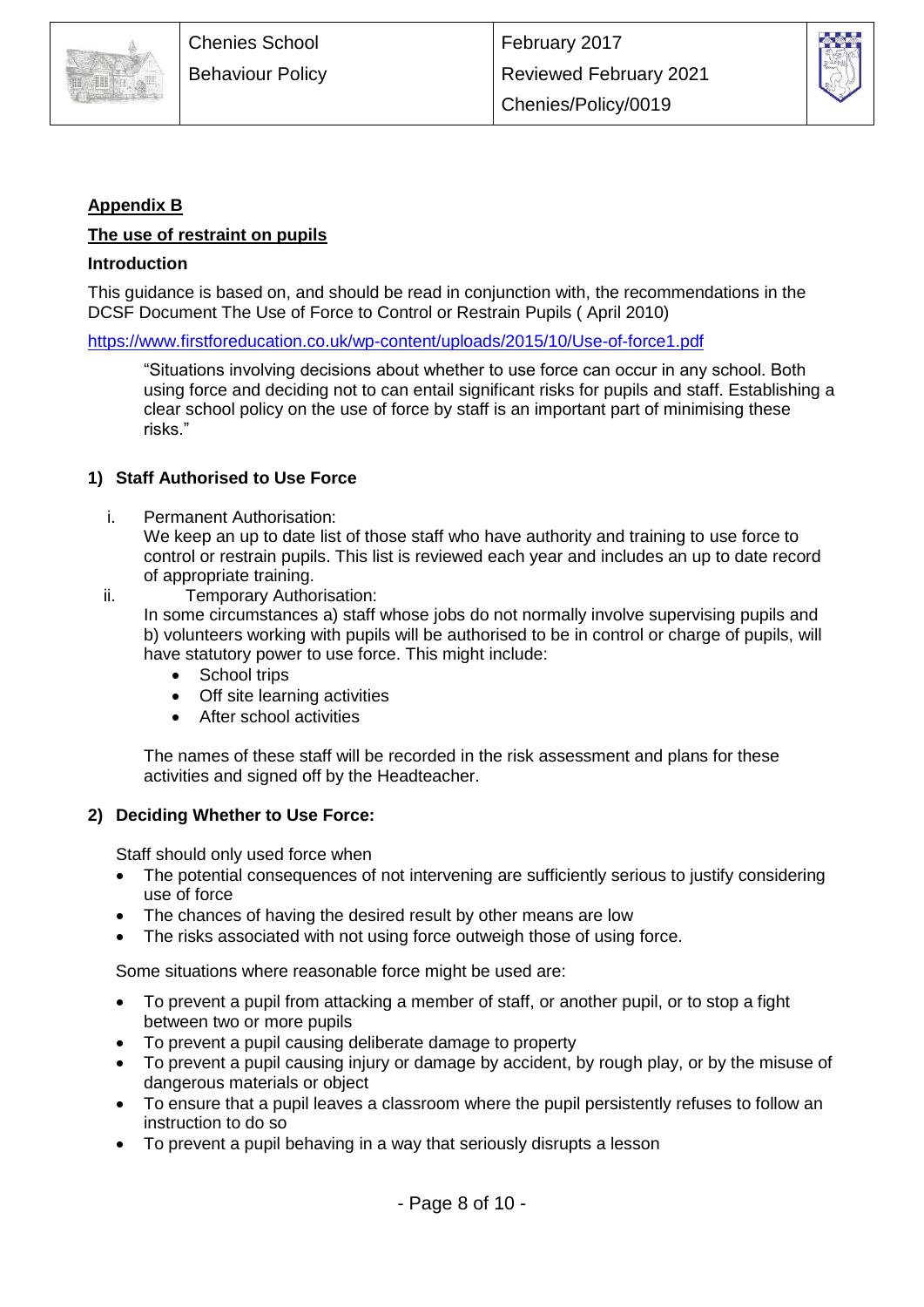



 To prevent a pupil behaving in a way that seriously disrupts a school sporting event or school visits

### *It is unlawful to use force as a punishment and staff should not do this under any circumstances.*

Staff will be kept informed about, and advised how to deal with, pupils who present particular risks to themselves. These pupils should have an individual risk assessment and individual behaviour plan that determines the likely triggers for undesirable behaviour and the effective ways to manage such pupils. It is likely, but not exclusive, that these pupils will be determined as having a BESD SEN.

If a pupil is suspected of having a weapon or any other dangerous object and is likely to resist a search, staff should alert the office staff and call the police to deal with the situation.

### **3) Using Force:**

Any staff using force or restrain to control a pupil should only use the minimum force necessary to achieve the desired result.

It is our policy that:

- In any situation a child is given an oral warning that force may have to be used if the situation or behaviour being dealt with persists. This should be done clearly and calmly in language the child can understand.
- Staff should, wherever possible, not use force unless or until another responsible adult is present to support, observe and call for assistance.
- Any force used should aim to bring about a swift conclusion to a situation but also ensure there is minimal risk of any injury to the child. Staff should be aware that any use of restraint does bring the risk of an injury to the child. Staff must ensure that any use of force that may constrict breathing is only used in extreme emergencies and where there is no viable alternative.

### **4) Staff Training**

The Headteacher will ensure that all staff, as part of their induction to the school, are aware of their responsibilities in relation to the School Policy on the Use of Force.

At Chenies School we will ensure the following training is in place:

- At least one member of staff will have received training by expert accredited providers in physical intervention and restraint technique. It is, however, not assumed that the named trained members of staff should be solely responsible for dealing with all incidents where physical intervention or restraint is required.
- All staff are made aware of the policy on the use of force and restraint with a particular focus on when, where and how force and restraint may reasonably be used and the way such incidents should be recorded.

### **5) Recording Incidents:**

Any use of force or restraint must be recorded. This must be completed as soon as practicable after the incident and handed to the Headteacher by the end of the working day on which the